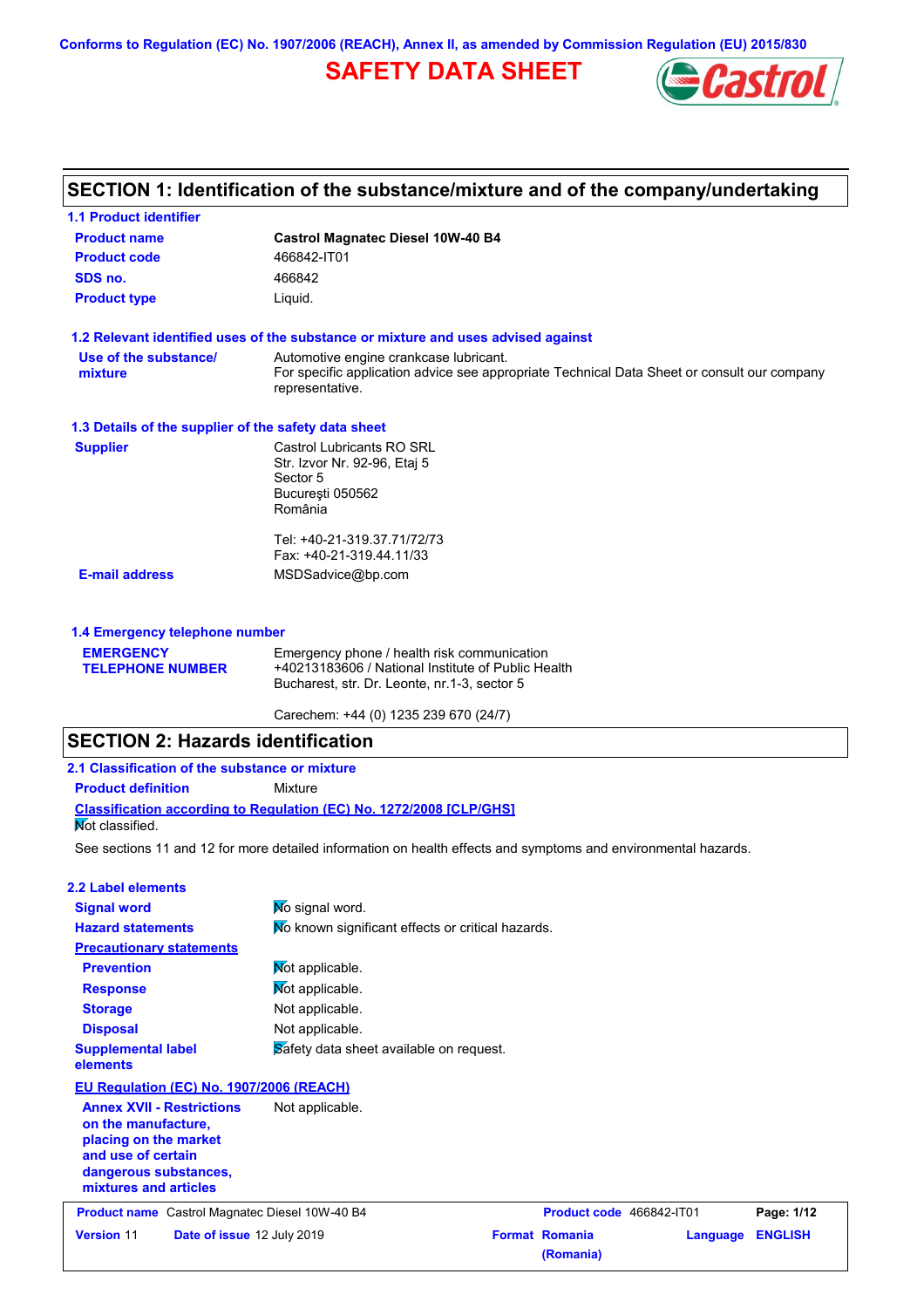## **SECTION 2: Hazards identification**

| Special packaging requirements                                                                                           |                                                                                                                                                                                                                          |
|--------------------------------------------------------------------------------------------------------------------------|--------------------------------------------------------------------------------------------------------------------------------------------------------------------------------------------------------------------------|
| <b>Containers to be fitted</b><br>with child-resistant<br>fastenings                                                     | Not applicable.                                                                                                                                                                                                          |
| <b>Tactile warning of danger</b>                                                                                         | Not applicable.                                                                                                                                                                                                          |
| 2.3 Other hazards                                                                                                        |                                                                                                                                                                                                                          |
| <b>Results of PBT and vPvB</b><br>assessment                                                                             | Product does not meet the criteria for PBT or vPvB according to Regulation (EC) No. 1907/2006,<br>Annex XIII.                                                                                                            |
| <b>Product meets the criteria</b><br>for PBT or vPvB according<br>to Regulation (EC) No.<br><b>1907/2006, Annex XIII</b> | This mixture does not contain any substances that are assessed to be a PBT or a vPvB.                                                                                                                                    |
| Other hazards which do<br>not result in classification                                                                   | Defatting to the skin.<br>USED ENGINE OILS<br>Used engine oil may contain hazardous components which have the potential to cause skin<br>cancer.<br>See Toxicological Information, section 11 of this Safety Data Sheet. |
|                                                                                                                          | Experimental data on one or more of the components has been used to determine all or part of                                                                                                                             |

# the hazard classification of this product.

### **SECTION 3: Composition/information on ingredients**

| <b>3.2 Mixtures</b>                                                                           |                                                                                                |      |                                                                    |             |
|-----------------------------------------------------------------------------------------------|------------------------------------------------------------------------------------------------|------|--------------------------------------------------------------------|-------------|
| <b>Product definition</b><br>Mixture                                                          |                                                                                                |      |                                                                    |             |
| Highly refined base oil (IP 346 DMSO extract < 3%). Proprietary performance additives.        |                                                                                                |      |                                                                    |             |
| <b>Product/ingredient</b><br>name                                                             | <b>Identifiers</b>                                                                             | %    | <b>Regulation (EC) No.</b><br>1272/2008 [CLP]                      | <b>Type</b> |
| Distillates (petroleum), hydrotreated<br>heavy paraffinic                                     | REACH #: 01-2119484627-25 ≥75 - ≤90<br>EC: 265-157-1<br>CAS: 64742-54-7<br>Index: 649-467-00-8 |      | Not classified.                                                    | $[2]$       |
| Distillates (petroleum), solvent-<br>dewaxed heavy paraffinic                                 | REACH #: 01-2119471299-27<br>EC: 265-169-7<br>CAS: 64742-65-0<br>Index: 649-474-00-6           | ≤10  | Not classified.                                                    | $[2]$       |
| Phosphorodithioic acid, mixed O,O-bis<br>(1,3-dimethylbutyl and iso-Pr) esters,<br>zinc salts | REACH #: 01-2119493626-26<br>EC: 283-392-8<br>CAS: 84605-29-8                                  | ึ ≤3 | Skin Irrit. 2, H315<br>Eye Dam. 1, H318<br>Aquatic Chronic 2, H411 | $[1]$       |
| See Section 16 for the full text of the H statements declared above.                          |                                                                                                |      |                                                                    |             |

#### Type

[1] Substance classified with a health or environmental hazard

[2] Substance with a workplace exposure limit

[3] Substance meets the criteria for PBT according to Regulation (EC) No. 1907/2006, Annex XIII

[4] Substance meets the criteria for vPvB according to Regulation (EC) No. 1907/2006, Annex XIII

[5] Substance of equivalent concern

[6] Additional disclosure due to company policy

Occupational exposure limits, if available, are listed in Section 8.

## **SECTION 4: First aid measures**

#### In case of contact, immediately flush eyes with plenty of water for at least 15 minutes. Eyelids should be held away from the eyeball to ensure thorough rinsing. Check for and remove any contact lenses. Get medical attention. **4.1 Description of first aid measures**  $\mathbb F$  inhaled, remove to fresh air. In case of inhalation of decomposition products in a fire, symptoms may be delayed. The exposed person may need to be kept under medical surveillance for 48 hours. Get medical attention if symptoms occur. **Inhalation Eye contact Skin contact** Wash skin thoroughly with soap and water or use recognised skin cleanser. Remove contaminated clothing and shoes. Wash clothing before reuse. Clean shoes thoroughly before reuse. Get medical attention if irritation develops.

| <b>Product name</b> Castrol Magnatec Diesel 10W-40 B4  |  | Product code 466842-IT01 |                       | Page: 2/12              |  |
|--------------------------------------------------------|--|--------------------------|-----------------------|-------------------------|--|
| <b>Date of issue 12 July 2019</b><br><b>Version 11</b> |  |                          | <b>Format Romania</b> | <b>Language ENGLISH</b> |  |
|                                                        |  |                          | (Romania)             |                         |  |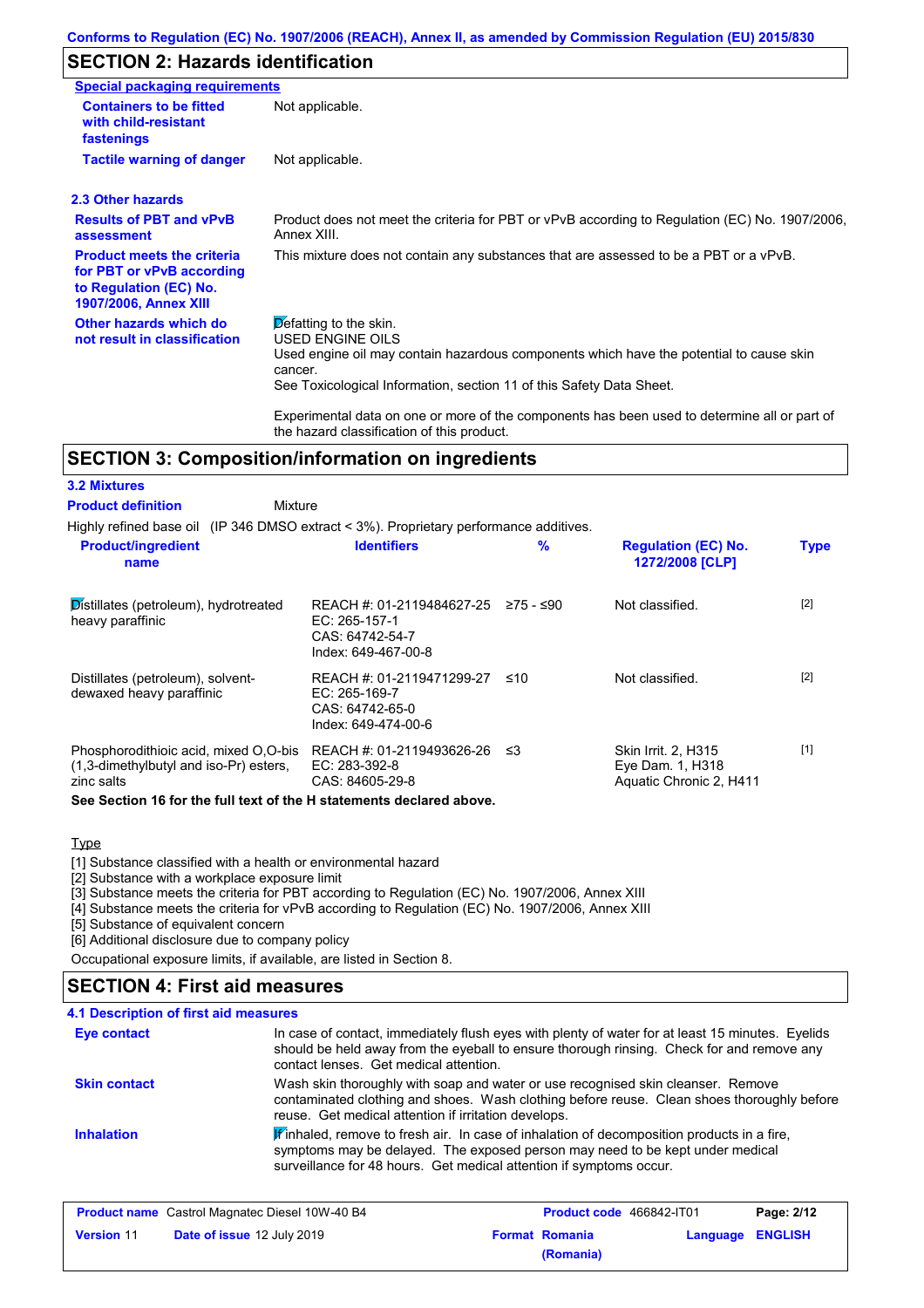# **SECTION 4: First aid measures**

| <b>Ingestion</b>                      | Do not induce vomiting unless directed to do so by medical personnel. Get medical attention if<br>symptoms occur.                                                           |
|---------------------------------------|-----------------------------------------------------------------------------------------------------------------------------------------------------------------------------|
| <b>Protection of first-aiders</b>     | No action shall be taken involving any personal risk or without suitable training. It may be<br>dangerous to the person providing aid to give mouth-to-mouth resuscitation. |
|                                       | 4.2 Most important symptoms and effects, both acute and delayed                                                                                                             |
|                                       | See Section 11 for more detailed information on health effects and symptoms.                                                                                                |
| <b>Potential acute health effects</b> |                                                                                                                                                                             |
| <b>Inhalation</b>                     | <b>Exposure to decomposition products may cause a health hazard. Serious effects may be</b>                                                                                 |

| <b>Ingestion</b>    | No known significant effects or critical hazards.                                                                 |
|---------------------|-------------------------------------------------------------------------------------------------------------------|
| <b>Skin contact</b> | Defatting to the skin. May cause skin dryness and irritation.                                                     |
| Eye contact         | Mot classified as an eye irritant. Based on data available for this or related materials.                         |
|                     | Delayed and immediate effects as well as chronic effects from short and long-term exposure                        |
| <b>Inhalation</b>   | Overexposure to the inhalation of airborne droplets or aerosols may cause irritation of the<br>respiratory tract. |
| <b>Ingestion</b>    | Ingestion of large quantities may cause nausea and diarrhoea.                                                     |
| <b>Skin contact</b> | Prolonged or repeated contact can defat the skin and lead to irritation and/or dermatitis.                        |
| <b>Eye contact</b>  | Potential risk of transient stinging or redness if accidental eye contact occurs.                                 |
|                     |                                                                                                                   |

### **4.3 Indication of any immediate medical attention and special treatment needed**

| <b>Notes to physician</b> | Treatment should in general be symptomatic and directed to relieving any effects.<br>In case of inhalation of decomposition products in a fire, symptoms may be delayed.<br>The exposed person may need to be kept under medical surveillance for 48 hours. |
|---------------------------|-------------------------------------------------------------------------------------------------------------------------------------------------------------------------------------------------------------------------------------------------------------|
|---------------------------|-------------------------------------------------------------------------------------------------------------------------------------------------------------------------------------------------------------------------------------------------------------|

# **SECTION 5: Firefighting measures**

| 5.1 Extinguishing media                                   |                                                                                                                                                                                                                                                                                                                                                                   |  |  |  |
|-----------------------------------------------------------|-------------------------------------------------------------------------------------------------------------------------------------------------------------------------------------------------------------------------------------------------------------------------------------------------------------------------------------------------------------------|--|--|--|
| <b>Suitable extinguishing</b><br>media                    | In case of fire, use foam, dry chemical or carbon dioxide extinguisher or spray.                                                                                                                                                                                                                                                                                  |  |  |  |
| <b>Unsuitable extinguishing</b><br>media                  | Do not use water jet. The use of a water jet may cause the fire to spread by splashing the<br>burning product.                                                                                                                                                                                                                                                    |  |  |  |
| 5.2 Special hazards arising from the substance or mixture |                                                                                                                                                                                                                                                                                                                                                                   |  |  |  |
| <b>Hazards from the</b><br>substance or mixture           | In a fire or if heated, a pressure increase will occur and the container may burst.                                                                                                                                                                                                                                                                               |  |  |  |
| <b>Hazardous combustion</b><br>products                   | Combustion products may include the following:<br>carbon oxides $(CO, CO2)$ (carbon monoxide, carbon dioxide)<br>nitrogen oxides (NO, $NO2$ etc.)                                                                                                                                                                                                                 |  |  |  |
| 5.3 Advice for firefighters                               |                                                                                                                                                                                                                                                                                                                                                                   |  |  |  |
| <b>Special precautions for</b><br>fire-fighters           | No action shall be taken involving any personal risk or without suitable training. Promptly<br>isolate the scene by removing all persons from the vicinity of the incident if there is a fire.                                                                                                                                                                    |  |  |  |
| <b>Special protective</b><br>equipment for fire-fighters  | Fire-fighters should wear appropriate protective equipment and self-contained breathing<br>apparatus (SCBA) with a full face-piece operated in positive pressure mode. Clothing for fire-<br>fighters (including helmets, protective boots and gloves) conforming to European standard EN<br>469 will provide a basic level of protection for chemical incidents. |  |  |  |

## **SECTION 6: Accidental release measures**

| 6.1 Personal precautions, protective equipment and emergency procedures                                                                                                                                                                                                                                                                                                                                                     |                                                                                                                                                                                                                             |  |                                    |          |                |  |
|-----------------------------------------------------------------------------------------------------------------------------------------------------------------------------------------------------------------------------------------------------------------------------------------------------------------------------------------------------------------------------------------------------------------------------|-----------------------------------------------------------------------------------------------------------------------------------------------------------------------------------------------------------------------------|--|------------------------------------|----------|----------------|--|
| No action shall be taken involving any personal risk or without suitable training. Evacuate<br>For non-emergency<br>surrounding areas. Keep unnecessary and unprotected personnel from entering. Do not touch<br>personnel<br>or walk through spilt material. Floors may be slippery; use care to avoid falling. Put on<br>appropriate personal protective equipment.                                                       |                                                                                                                                                                                                                             |  |                                    |          |                |  |
| $\mathbb E$ ntry into a confined space or poorly ventilated area contaminated with vapour, mist or fume is<br>For emergency responders<br>extremely hazardous without the correct respiratory protective equipment and a safe system of<br>work. Wear self-contained breathing apparatus. Wear a suitable chemical protective suit.<br>Chemical resistant boots. See also the information in "For non-emergency personnel". |                                                                                                                                                                                                                             |  |                                    |          |                |  |
| <b>6.2 Environmental</b><br>precautions                                                                                                                                                                                                                                                                                                                                                                                     | Avoid dispersal of spilt material and runoff and contact with soil, waterways, drains and sewers.<br>Inform the relevant authorities if the product has caused environmental pollution (sewers,<br>waterways, soil or air). |  |                                    |          |                |  |
| <b>Product name</b> Castrol Magnatec Diesel 10W-40 B4                                                                                                                                                                                                                                                                                                                                                                       |                                                                                                                                                                                                                             |  | <b>Product code</b> 466842-IT01    |          | Page: 3/12     |  |
| <b>Version 11</b><br><b>Date of issue 12 July 2019</b>                                                                                                                                                                                                                                                                                                                                                                      |                                                                                                                                                                                                                             |  | <b>Format Romania</b><br>(Romania) | Language | <b>ENGLISH</b> |  |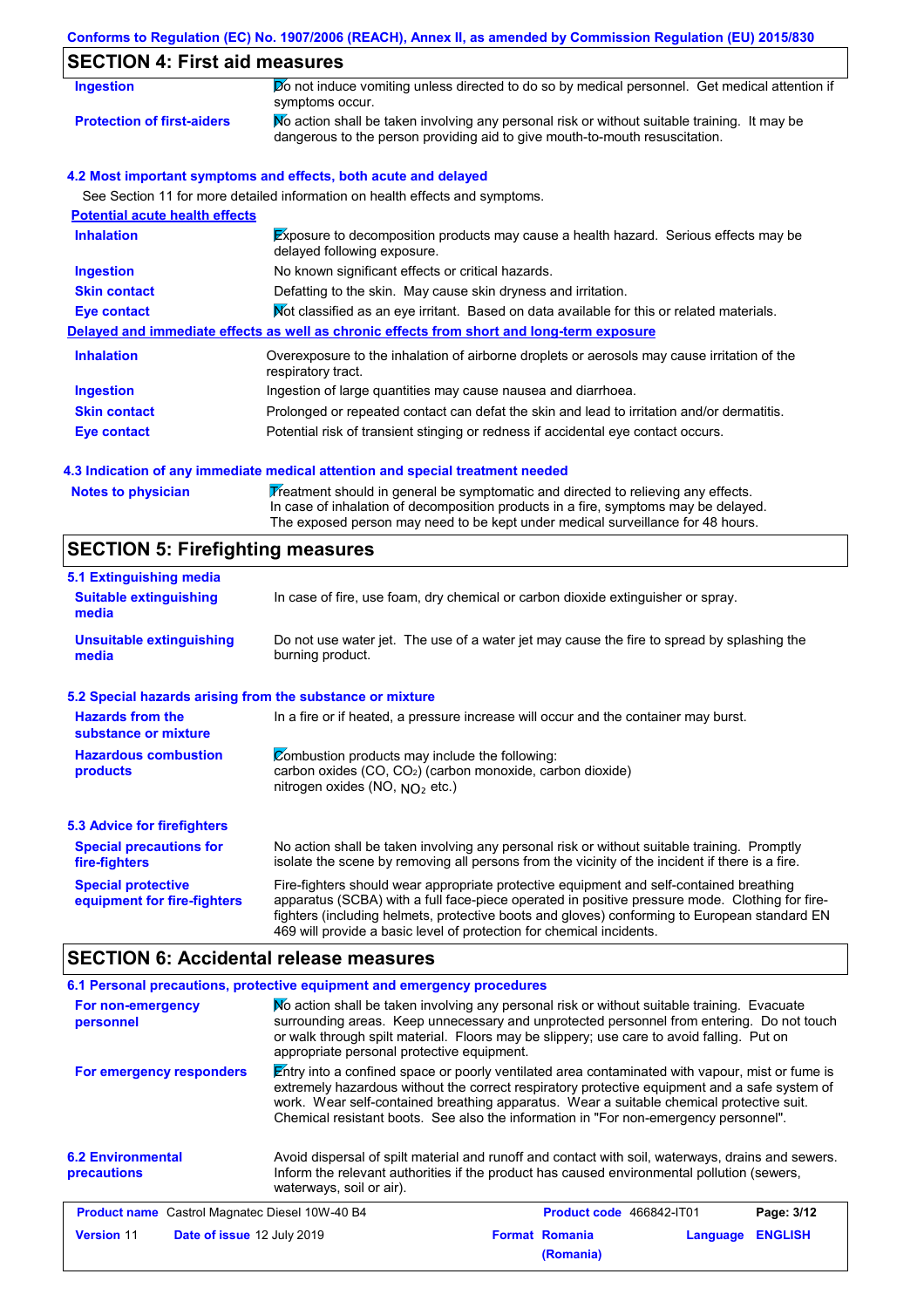### **SECTION 6: Accidental release measures**

#### Stop leak if without risk. Move containers from spill area. Prevent entry into sewers, water courses, basements or confined areas. Contain and collect spillage with non-combustible, absorbent material e.g. sand, earth, vermiculite or diatomaceous earth and place in container for disposal according to local regulations. Dispose of via a licensed waste disposal contractor. **Large spill** Stop leak if without risk. Move containers from spill area. Absorb with an inert material and place in an appropriate waste disposal container. Dispose of via a licensed waste disposal contractor. **Small spill 6.3 Methods and material for containment and cleaning up 6.4 Reference to other sections** See Section 1 for emergency contact information. See Section 5 for firefighting measures. See Section 8 for information on appropriate personal protective equipment. See Section 12 for environmental precautions. See Section 13 for additional waste treatment information.

## **SECTION 7: Handling and storage**

| 7.1 Precautions for safe handling                                                    |                                                                                                                                                                                                                                                                                                                                                                                                                                                                                          |
|--------------------------------------------------------------------------------------|------------------------------------------------------------------------------------------------------------------------------------------------------------------------------------------------------------------------------------------------------------------------------------------------------------------------------------------------------------------------------------------------------------------------------------------------------------------------------------------|
| <b>Protective measures</b>                                                           | <b>Put on appropriate personal protective equipment.</b>                                                                                                                                                                                                                                                                                                                                                                                                                                 |
| <b>Advice on general</b><br>occupational hygiene                                     | Eating, drinking and smoking should be prohibited in areas where this material is handled,<br>stored and processed. Wash thoroughly after handling. Remove contaminated clothing and<br>protective equipment before entering eating areas. See also Section 8 for additional<br>information on hygiene measures.                                                                                                                                                                         |
| <b>7.2 Conditions for safe</b><br>storage, including any<br><i>incompatibilities</i> | Store in accordance with local regulations. Store in a dry, cool and well-ventilated area, away<br>from incompatible materials (see Section 10). Keep away from heat and direct sunlight. Keep<br>container tightly closed and sealed until ready for use. Containers that have been opened must<br>be carefully resealed and kept upright to prevent leakage. Store and use only in equipment/<br>containers designed for use with this product. Do not store in unlabelled containers. |
| <b>Not suitable</b>                                                                  | Prolonged exposure to elevated temperature.                                                                                                                                                                                                                                                                                                                                                                                                                                              |

**7.3 Specific end use(s) Recommendations**

See section 1.2 and Exposure scenarios in annex, if applicable.

## **SECTION 8: Exposure controls/personal protection**

### **8.1 Control parameters**

| <b>Occupational exposure limits</b>                                                                                    |                                                                                                                                                                                                                                                                                                                                                                                                                                                                                                                                                                                                                                                                                                                                                                                                                                                                                                                                                                                                                            |                                                                                                                                                                                                                                                      |  |
|------------------------------------------------------------------------------------------------------------------------|----------------------------------------------------------------------------------------------------------------------------------------------------------------------------------------------------------------------------------------------------------------------------------------------------------------------------------------------------------------------------------------------------------------------------------------------------------------------------------------------------------------------------------------------------------------------------------------------------------------------------------------------------------------------------------------------------------------------------------------------------------------------------------------------------------------------------------------------------------------------------------------------------------------------------------------------------------------------------------------------------------------------------|------------------------------------------------------------------------------------------------------------------------------------------------------------------------------------------------------------------------------------------------------|--|
| <b>Product/ingredient name</b>                                                                                         |                                                                                                                                                                                                                                                                                                                                                                                                                                                                                                                                                                                                                                                                                                                                                                                                                                                                                                                                                                                                                            | <b>Exposure limit values</b>                                                                                                                                                                                                                         |  |
| Distillates (petroleum), hydrotreated heavy paraffinic<br>Distillates (petroleum), solvent-dewaxed heavy<br>paraffinic |                                                                                                                                                                                                                                                                                                                                                                                                                                                                                                                                                                                                                                                                                                                                                                                                                                                                                                                                                                                                                            | HG 1218/2006 with subsequent modifications and additions<br>(Romania).<br>VLA: 5 mg/m <sup>3</sup> 8 hours. Issued/Revised: 10/2006<br>Short term: 10 mg/m <sup>3</sup> 15 minutes. Issued/Revised: 10/2006                                          |  |
|                                                                                                                        |                                                                                                                                                                                                                                                                                                                                                                                                                                                                                                                                                                                                                                                                                                                                                                                                                                                                                                                                                                                                                            | HG 1218/2006 with subsequent modifications and additions<br>(Romania).<br>VLA: 5 mg/m <sup>3</sup> 8 hours. Issued/Revised: 10/2006<br>Short term: 10 mg/m <sup>3</sup> 15 minutes. Issued/Revised: 10/2006                                          |  |
| quidance only.                                                                                                         |                                                                                                                                                                                                                                                                                                                                                                                                                                                                                                                                                                                                                                                                                                                                                                                                                                                                                                                                                                                                                            | Whilst specific OELs for certain components may be shown in this section, other components may be present in any mist,<br>vapour or dust produced. Therefore, the specific OELs may not be applicable to the product as a whole and are provided for |  |
| <b>Recommended monitoring</b><br>procedures                                                                            | If this product contains ingredients with exposure limits, personal, workplace atmosphere or<br>biological monitoring may be required to determine the effectiveness of the ventilation or other<br>control measures and/or the necessity to use respiratory protective equipment. Reference<br>should be made to monitoring standards, such as the following: European Standard EN 689<br>(Workplace atmospheres - Guidance for the assessment of exposure by inhalation to chemical<br>agents for comparison with limit values and measurement strategy) European Standard EN<br>14042 (Workplace atmospheres - Guide for the application and use of procedures for the<br>assessment of exposure to chemical and biological agents) European Standard EN 482<br>(Workplace atmospheres - General requirements for the performance of procedures for the<br>measurement of chemical agents) Reference to national guidance documents for methods for<br>the determination of hazardous substances will also be required. |                                                                                                                                                                                                                                                      |  |
| <b>Derived No Effect Level</b><br>No DNELs/DMELs available.                                                            |                                                                                                                                                                                                                                                                                                                                                                                                                                                                                                                                                                                                                                                                                                                                                                                                                                                                                                                                                                                                                            |                                                                                                                                                                                                                                                      |  |
| <b>Predicted No Effect Concentration</b>                                                                               |                                                                                                                                                                                                                                                                                                                                                                                                                                                                                                                                                                                                                                                                                                                                                                                                                                                                                                                                                                                                                            |                                                                                                                                                                                                                                                      |  |

|                   | <b>Product name</b> Castrol Magnatec Diesel 10W-40 B4 | <b>Product code</b> 466842-IT01 |                  | Page: 4/12 |
|-------------------|-------------------------------------------------------|---------------------------------|------------------|------------|
| <b>Version 11</b> | <b>Date of issue 12 July 2019</b>                     | <b>Format Romania</b>           | Language ENGLISH |            |
|                   |                                                       | (Romania)                       |                  |            |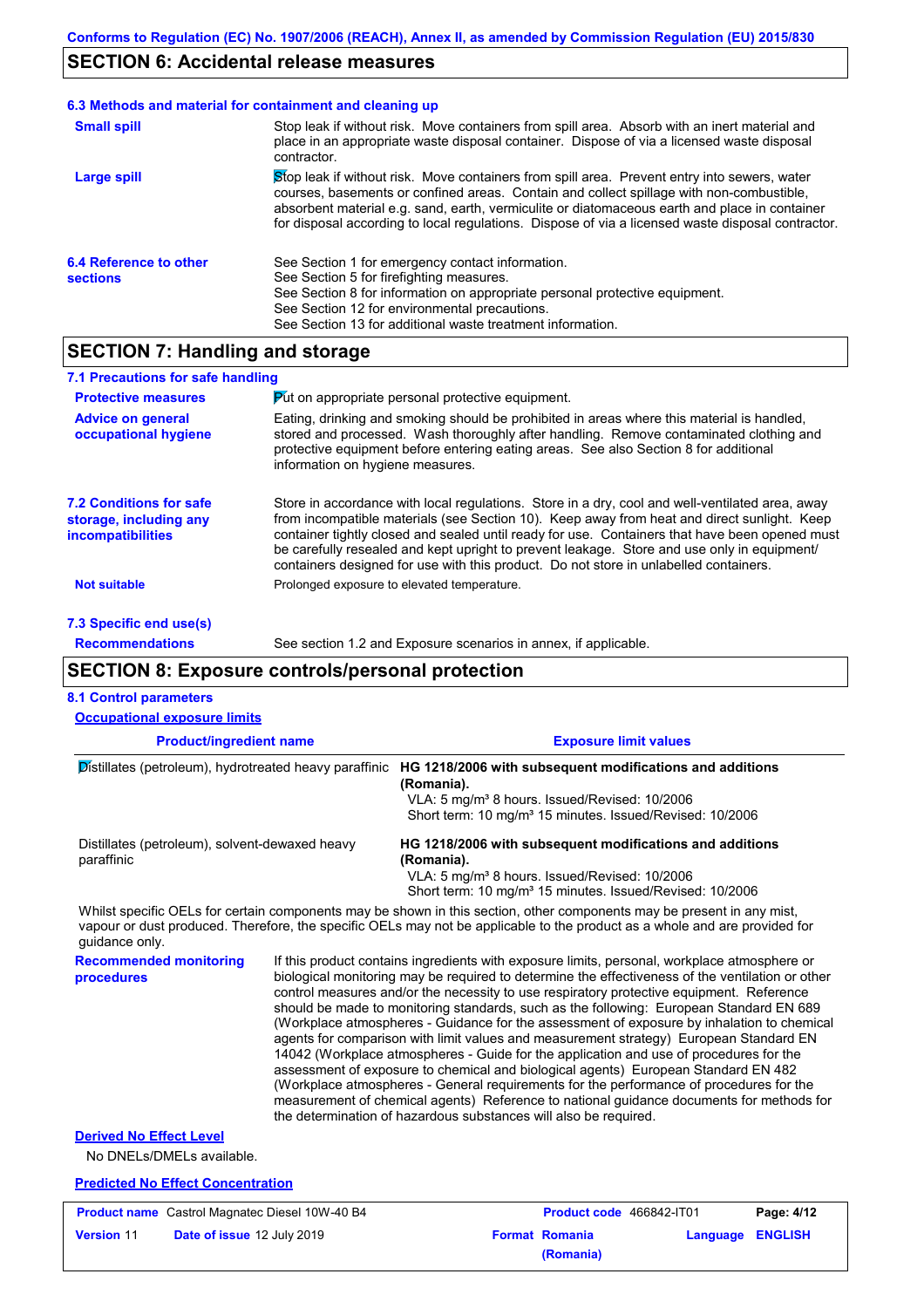# **SECTION 8: Exposure controls/personal protection**

No PNECs available

| <b>8.2 Exposure controls</b>                          |                                                                                                                                                                                                                                                                                                                                                                                                                                                                                                                                                                                                                                                                                                                                                                                                                                                                                                                                                                                                         |                          |                  |            |
|-------------------------------------------------------|---------------------------------------------------------------------------------------------------------------------------------------------------------------------------------------------------------------------------------------------------------------------------------------------------------------------------------------------------------------------------------------------------------------------------------------------------------------------------------------------------------------------------------------------------------------------------------------------------------------------------------------------------------------------------------------------------------------------------------------------------------------------------------------------------------------------------------------------------------------------------------------------------------------------------------------------------------------------------------------------------------|--------------------------|------------------|------------|
| <b>Appropriate engineering</b><br><b>controls</b>     | Provide exhaust ventilation or other engineering controls to keep the relevant airborne<br>concentrations below their respective occupational exposure limits.<br>All activities involving chemicals should be assessed for their risks to health, to ensure<br>exposures are adequately controlled. Personal protective equipment should only be considered<br>after other forms of control measures (e.g. engineering controls) have been suitably evaluated.<br>Personal protective equipment should conform to appropriate standards, be suitable for use, be<br>kept in good condition and properly maintained.<br>Your supplier of personal protective equipment should be consulted for advice on selection and<br>appropriate standards. For further information contact your national organisation for standards.<br>The final choice of protective equipment will depend upon a risk assessment. It is important to<br>ensure that all items of personal protective equipment are compatible. |                          |                  |            |
| <b>Individual protection measures</b>                 |                                                                                                                                                                                                                                                                                                                                                                                                                                                                                                                                                                                                                                                                                                                                                                                                                                                                                                                                                                                                         |                          |                  |            |
| <b>Hygiene measures</b>                               | Wash hands, forearms and face thoroughly after handling chemical products, before eating,<br>smoking and using the lavatory and at the end of the working period. Ensure that eyewash<br>stations and safety showers are close to the workstation location.                                                                                                                                                                                                                                                                                                                                                                                                                                                                                                                                                                                                                                                                                                                                             |                          |                  |            |
| <b>Respiratory protection</b>                         | In case of insufficient ventilation, wear suitable respiratory equipment.<br>The correct choice of respiratory protection depends upon the chemicals being handled, the<br>conditions of work and use, and the condition of the respiratory equipment. Safety procedures<br>should be developed for each intended application. Respiratory protection equipment should<br>therefore be chosen in consultation with the supplier/manufacturer and with a full assessment<br>of the working conditions.                                                                                                                                                                                                                                                                                                                                                                                                                                                                                                   |                          |                  |            |
| <b>Eye/face protection</b>                            | Safety glasses with side shields.                                                                                                                                                                                                                                                                                                                                                                                                                                                                                                                                                                                                                                                                                                                                                                                                                                                                                                                                                                       |                          |                  |            |
| <b>Skin protection</b>                                |                                                                                                                                                                                                                                                                                                                                                                                                                                                                                                                                                                                                                                                                                                                                                                                                                                                                                                                                                                                                         |                          |                  |            |
| <b>Hand protection</b>                                | <b>General Information:</b>                                                                                                                                                                                                                                                                                                                                                                                                                                                                                                                                                                                                                                                                                                                                                                                                                                                                                                                                                                             |                          |                  |            |
|                                                       | Because specific work environments and material handling practices vary, safety procedures<br>should be developed for each intended application. The correct choice of protective gloves<br>depends upon the chemicals being handled, and the conditions of work and use. Most gloves<br>provide protection for only a limited time before they must be discarded and replaced (even the<br>best chemically resistant gloves will break down after repeated chemical exposures).                                                                                                                                                                                                                                                                                                                                                                                                                                                                                                                        |                          |                  |            |
|                                                       | Gloves should be chosen in consultation with the supplier / manufacturer and taking account of<br>a full assessment of the working conditions.                                                                                                                                                                                                                                                                                                                                                                                                                                                                                                                                                                                                                                                                                                                                                                                                                                                          |                          |                  |            |
|                                                       | Recommended: Nitrile gloves.<br><b>Breakthrough time:</b>                                                                                                                                                                                                                                                                                                                                                                                                                                                                                                                                                                                                                                                                                                                                                                                                                                                                                                                                               |                          |                  |            |
|                                                       | Breakthrough time data are generated by glove manufacturers under laboratory test conditions<br>and represent how long a glove can be expected to provide effective permeation resistance. It<br>is important when following breakthrough time recommendations that actual workplace<br>conditions are taken into account. Always consult with your glove supplier for up-to-date<br>technical information on breakthrough times for the recommended glove type.<br>Our recommendations on the selection of gloves are as follows:                                                                                                                                                                                                                                                                                                                                                                                                                                                                      |                          |                  |            |
|                                                       | Continuous contact:                                                                                                                                                                                                                                                                                                                                                                                                                                                                                                                                                                                                                                                                                                                                                                                                                                                                                                                                                                                     |                          |                  |            |
|                                                       | Gloves with a minimum breakthrough time of 240 minutes, or >480 minutes if suitable gloves<br>can be obtained.<br>If suitable gloves are not available to offer that level of protection, gloves with shorter<br>breakthrough times may be acceptable as long as appropriate glove maintenance and<br>replacement regimes are determined and adhered to.                                                                                                                                                                                                                                                                                                                                                                                                                                                                                                                                                                                                                                                |                          |                  |            |
|                                                       | Short-term / splash protection:                                                                                                                                                                                                                                                                                                                                                                                                                                                                                                                                                                                                                                                                                                                                                                                                                                                                                                                                                                         |                          |                  |            |
|                                                       | Recommended breakthrough times as above.<br>It is recognised that for short-term, transient exposures, gloves with shorter breakthrough times<br>may commonly be used. Therefore, appropriate maintenance and replacement regimes must<br>be determined and rigorously followed.                                                                                                                                                                                                                                                                                                                                                                                                                                                                                                                                                                                                                                                                                                                        |                          |                  |            |
|                                                       | <b>Glove Thickness:</b>                                                                                                                                                                                                                                                                                                                                                                                                                                                                                                                                                                                                                                                                                                                                                                                                                                                                                                                                                                                 |                          |                  |            |
|                                                       | For general applications, we recommend gloves with a thickness typically greater than 0.35 mm.                                                                                                                                                                                                                                                                                                                                                                                                                                                                                                                                                                                                                                                                                                                                                                                                                                                                                                          |                          |                  |            |
|                                                       | It should be emphasised that glove thickness is not necessarily a good predictor of glove<br>resistance to a specific chemical, as the permeation efficiency of the glove will be dependent<br>on the exact composition of the glove material. Therefore, glove selection should also be based                                                                                                                                                                                                                                                                                                                                                                                                                                                                                                                                                                                                                                                                                                          |                          |                  |            |
| <b>Product name</b> Castrol Magnatec Diesel 10W-40 B4 |                                                                                                                                                                                                                                                                                                                                                                                                                                                                                                                                                                                                                                                                                                                                                                                                                                                                                                                                                                                                         | Product code 466842-IT01 |                  | Page: 5/12 |
| Version 11<br>Date of issue 12 July 2019              |                                                                                                                                                                                                                                                                                                                                                                                                                                                                                                                                                                                                                                                                                                                                                                                                                                                                                                                                                                                                         | <b>Format Romania</b>    | Language ENGLISH |            |

**(Romania)**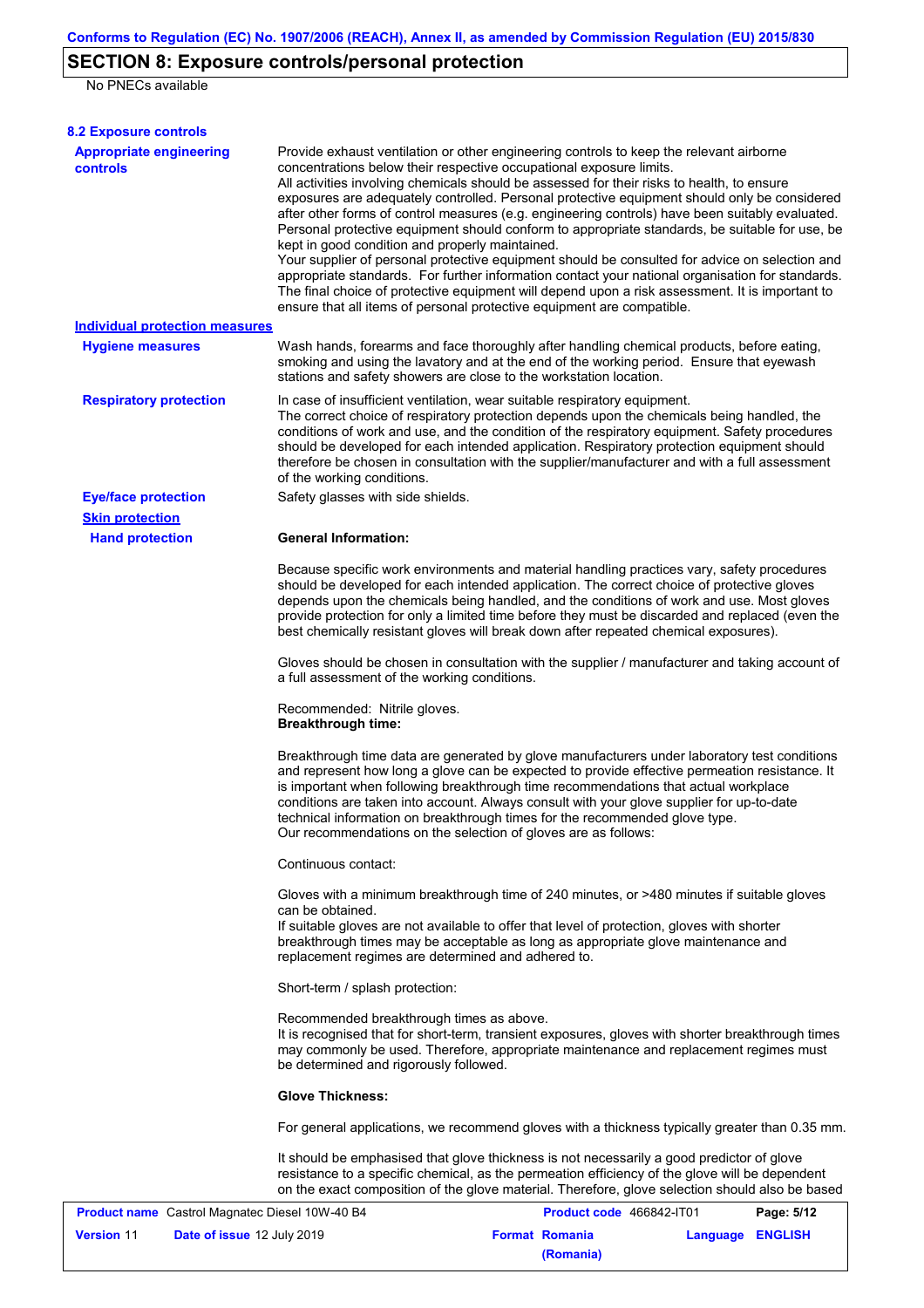## **SECTION 8: Exposure controls/personal protection**

|                                                  | on consideration of the task requirements and knowledge of breakthrough times.<br>Glove thickness may also vary depending on the glove manufacturer, the glove type and the<br>glove model. Therefore, the manufacturers' technical data should always be taken into account<br>to ensure selection of the most appropriate glove for the task.                                                                                                                                                                                                                                                                                                                  |
|--------------------------------------------------|------------------------------------------------------------------------------------------------------------------------------------------------------------------------------------------------------------------------------------------------------------------------------------------------------------------------------------------------------------------------------------------------------------------------------------------------------------------------------------------------------------------------------------------------------------------------------------------------------------------------------------------------------------------|
|                                                  | Note: Depending on the activity being conducted, gloves of varying thickness may be required<br>for specific tasks. For example:                                                                                                                                                                                                                                                                                                                                                                                                                                                                                                                                 |
|                                                  | • Thinner gloves (down to 0.1 mm or less) may be required where a high degree of manual<br>dexterity is needed. However, these gloves are only likely to give short duration protection and<br>would normally be just for single use applications, then disposed of.                                                                                                                                                                                                                                                                                                                                                                                             |
|                                                  | • Thicker gloves (up to 3 mm or more) may be required where there is a mechanical (as well<br>as a chemical) risk i.e. where there is abrasion or puncture potential.                                                                                                                                                                                                                                                                                                                                                                                                                                                                                            |
| <b>Skin and body</b>                             | Use of protective clothing is good industrial practice.<br>Personal protective equipment for the body should be selected based on the task being<br>performed and the risks involved and should be approved by a specialist before handling this<br>product.<br>Cotton or polyester/cotton overalls will only provide protection against light superficial<br>contamination that will not soak through to the skin. Overalls should be laundered on a regular<br>basis. When the risk of skin exposure is high (e.g. when cleaning up spillages or if there is a<br>risk of splashing) then chemical resistant aprons and/or impervious chemical suits and boots |
| <b>Refer to standards:</b>                       | will be required.<br>Respiratory protection: EN 529<br>Gloves: EN 420, EN 374<br>Eye protection: EN 166<br>Filtering half-mask: EN 149<br>Filtering half-mask with valve: EN 405<br>Half-mask: EN 140 plus filter<br>Full-face mask: EN 136 plus filter<br>Particulate filters: EN 143<br>Gas/combined filters: EN 14387                                                                                                                                                                                                                                                                                                                                         |
| <b>Environmental exposure</b><br><b>controls</b> | Emissions from ventilation or work process equipment should be checked to ensure they<br>comply with the requirements of environmental protection legislation. In some cases, fume<br>scrubbers, filters or engineering modifications to the process equipment will be necessary to<br>reduce emissions to acceptable levels.                                                                                                                                                                                                                                                                                                                                    |

### **SECTION 9: Physical and chemical properties**

#### Not available. **Physical state Melting point/freezing point Initial boiling point and boiling range Vapour pressure Relative density Vapour density** Liquid. Not available. Not available. Not available. Not available. **Odour** Not available. **pH Colour** Amber. **Evaporation rate** Not available. **Flash point** Closed cup: 204°C (399.2°F) [Pensky-Martens.] Open cup: 242°C (467.6°F) [Cleveland.] Not available. Not available. Not available. **Odour threshold** Not available. **Partition coefficient: n-octanol/ water Upper/lower flammability or explosive limits 9.1 Information on basic physical and chemical properties Appearance Flammability (solid, gas)** Not available. **Pour point**  $-42 \degree C$ **Density** <1000 kg/m<sup>3</sup> (<1 g/cm<sup>3</sup>) at 20°C **Solubility(ies)** insoluble in water. **Product name** Castrol Magnatec Diesel 10W-40 B4 **Product Code 466842-IT01 Page: 6/12 Version** 11 **Date of issue** 12 July 2019 **Format Romania Language ENGLISH (Romania)**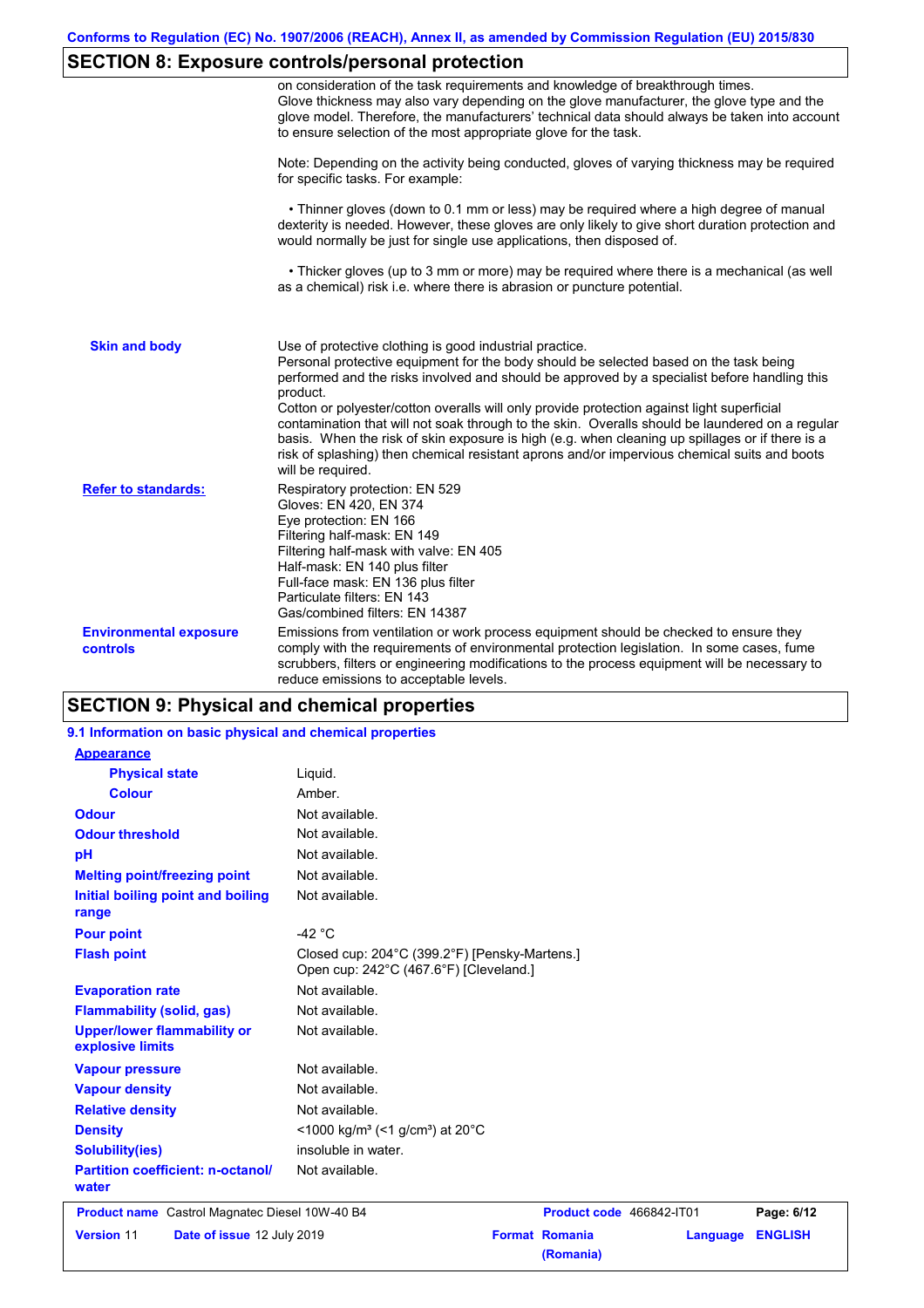# **SECTION 9: Physical and chemical properties**

| <b>Auto-ignition temperature</b> | Not available.                                                                                                                                 |
|----------------------------------|------------------------------------------------------------------------------------------------------------------------------------------------|
| <b>Decomposition temperature</b> | Not available.                                                                                                                                 |
| <b>Viscosity</b>                 | Kinematic: $99.9$ mm <sup>2</sup> /s ( $99.9$ cSt) at $40^{\circ}$ C<br>Kinematic: 13.7 to 16.2 mm <sup>2</sup> /s (13.7 to 16.2 cSt) at 100°C |
| <b>Explosive properties</b>      | Not available.                                                                                                                                 |
| <b>Oxidising properties</b>      | Not available.                                                                                                                                 |

### **9.2 Other information**

No additional information.

| <b>SECTION 10: Stability and reactivity</b>       |                                                                                                                                                                         |  |
|---------------------------------------------------|-------------------------------------------------------------------------------------------------------------------------------------------------------------------------|--|
| <b>10.1 Reactivity</b>                            | No specific test data available for this product. Refer to Conditions to avoid and Incompatible<br>materials for additional information.                                |  |
| <b>10.2 Chemical stability</b>                    | The product is stable.                                                                                                                                                  |  |
| <b>10.3 Possibility of</b><br>hazardous reactions | Under normal conditions of storage and use, hazardous reactions will not occur.<br>Under normal conditions of storage and use, hazardous polymerisation will not occur. |  |
| <b>10.4 Conditions to avoid</b>                   | Avoid all possible sources of ignition (spark or flame).                                                                                                                |  |
| 10.5 Incompatible materials                       | Reactive or incompatible with the following materials: oxidising materials.                                                                                             |  |
| <b>10.6 Hazardous</b><br>decomposition products   | Under normal conditions of storage and use, hazardous decomposition products should not be<br>produced.                                                                 |  |

# **SECTION 11: Toxicological information**

### **11.1 Information on toxicological effects**

| <b>Acute toxicity estimates</b><br>Not available.     |                                                                                                                                                                                                                                                                                                                                                                                                          |                          |          |                |
|-------------------------------------------------------|----------------------------------------------------------------------------------------------------------------------------------------------------------------------------------------------------------------------------------------------------------------------------------------------------------------------------------------------------------------------------------------------------------|--------------------------|----------|----------------|
| <b>Information on likely</b><br>routes of exposure    | Routes of entry anticipated: Dermal, Inhalation.                                                                                                                                                                                                                                                                                                                                                         |                          |          |                |
| <b>Potential acute health effects</b>                 |                                                                                                                                                                                                                                                                                                                                                                                                          |                          |          |                |
| <b>Inhalation</b>                                     | Exposure to decomposition products may cause a health hazard. Serious effects may be<br>delayed following exposure.                                                                                                                                                                                                                                                                                      |                          |          |                |
| <b>Ingestion</b>                                      | No known significant effects or critical hazards.                                                                                                                                                                                                                                                                                                                                                        |                          |          |                |
| <b>Skin contact</b>                                   | Defatting to the skin. May cause skin dryness and irritation.                                                                                                                                                                                                                                                                                                                                            |                          |          |                |
| <b>Eye contact</b>                                    | Not classified as an eye irritant. Based on data available for this or related materials.                                                                                                                                                                                                                                                                                                                |                          |          |                |
|                                                       | Symptoms related to the physical, chemical and toxicological characteristics                                                                                                                                                                                                                                                                                                                             |                          |          |                |
| <b>Inhalation</b>                                     | No specific data.                                                                                                                                                                                                                                                                                                                                                                                        |                          |          |                |
| <b>Ingestion</b>                                      | No specific data.                                                                                                                                                                                                                                                                                                                                                                                        |                          |          |                |
| <b>Skin contact</b>                                   | Adverse symptoms may include the following:<br>irritation<br>dryness<br>cracking                                                                                                                                                                                                                                                                                                                         |                          |          |                |
| <b>Eye contact</b>                                    | No specific data.                                                                                                                                                                                                                                                                                                                                                                                        |                          |          |                |
|                                                       | Delayed and immediate effects as well as chronic effects from short and long-term exposure                                                                                                                                                                                                                                                                                                               |                          |          |                |
| <b>Inhalation</b>                                     | Overexposure to the inhalation of airborne droplets or aerosols may cause irritation of the<br>respiratory tract.                                                                                                                                                                                                                                                                                        |                          |          |                |
| <b>Ingestion</b>                                      | Ingestion of large quantities may cause nausea and diarrhoea.                                                                                                                                                                                                                                                                                                                                            |                          |          |                |
| <b>Skin contact</b>                                   | Prolonged or repeated contact can defat the skin and lead to irritation and/or dermatitis.                                                                                                                                                                                                                                                                                                               |                          |          |                |
| <b>Eye contact</b>                                    | Potential risk of transient stinging or redness if accidental eye contact occurs.                                                                                                                                                                                                                                                                                                                        |                          |          |                |
| <b>Potential chronic health effects</b>               |                                                                                                                                                                                                                                                                                                                                                                                                          |                          |          |                |
| <b>General</b>                                        | USED ENGINE OILS<br>Combustion products resulting from the operation of internal combustion engines contaminate<br>engine oils during use. Used engine oil may contain hazardous components which have the<br>potential to cause skin cancer. Frequent or prolonged contact with all types and makes of used<br>engine oil must therefore be avoided and a high standard of personal hygiene maintained. |                          |          |                |
| <b>Carcinogenicity</b>                                | No known significant effects or critical hazards.                                                                                                                                                                                                                                                                                                                                                        |                          |          |                |
| <b>Product name</b> Castrol Magnatec Diesel 10W-40 B4 |                                                                                                                                                                                                                                                                                                                                                                                                          | Product code 466842-IT01 |          | Page: 7/12     |
|                                                       | Date of issue 12 July 2019                                                                                                                                                                                                                                                                                                                                                                               | <b>Format Romania</b>    | Language | <b>ENGLISH</b> |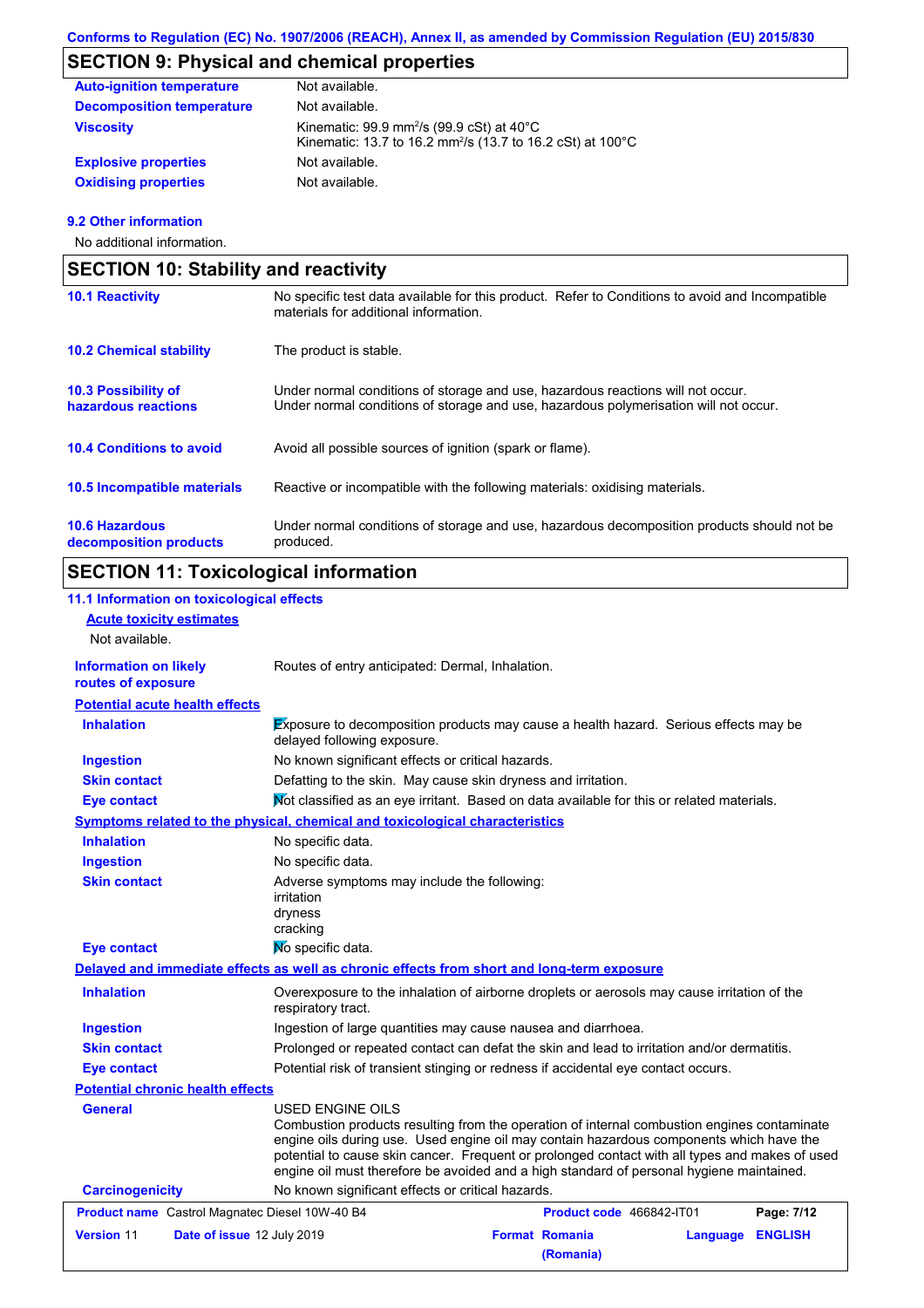## **SECTION 11: Toxicological information**

| <b>Mutagenicity</b>          | No known significant effects or critical hazards. |
|------------------------------|---------------------------------------------------|
| <b>Developmental effects</b> | No known significant effects or critical hazards. |
| <b>Fertility effects</b>     | No known significant effects or critical hazards. |

## **SECTION 12: Ecological information**

### **12.1 Toxicity**

**Environmental hazards** Not classified as dangerous

Product not classified for environmental effects. Based on data available for this or related materials.

### **12.2 Persistence and degradability**

Not expected to be rapidly degradable.

### **12.3 Bioaccumulative potential**

This product is not expected to bioaccumulate through food chains in the environment.

| <b>12.4 Mobility in soil</b>                                  |                                                                      |
|---------------------------------------------------------------|----------------------------------------------------------------------|
| <b>Soil/water partition</b><br>coefficient (K <sub>oc</sub> ) | Not available.                                                       |
| <b>Mobility</b>                                               | Spillages may penetrate the soil causing ground water contamination. |

#### **12.5 Results of PBT and vPvB assessment**

Product does not meet the criteria for PBT or vPvB according to Regulation (EC) No. 1907/2006, Annex XIII.

### **12.6 Other adverse effects**

**Other ecological information**

Spills may form a film on water surfaces causing physical damage to organisms. Oxygen transfer could also be impaired.

## **SECTION 13: Disposal considerations**

### **13.1 Waste treatment methods**

#### **Product**

**Methods of disposal**

**Hazardous waste** Yes. Where possible, arrange for product to be recycled. Dispose of via an authorised person/ licensed waste disposal contractor in accordance with local regulations.

### **European waste catalogue (EWC)**

| Waste code | <b>Waste designation</b>                                        |
|------------|-----------------------------------------------------------------|
| $130205*$  | mineral-based non-chlorinated engine, gear and lubricating oils |

However, deviation from the intended use and/or the presence of any potential contaminants may require an alternative waste disposal code to be assigned by the end user.

| <b>Packaging</b>           |                                                                                                                                                                                                                                                                                                                                                                                                                                                                                                 |
|----------------------------|-------------------------------------------------------------------------------------------------------------------------------------------------------------------------------------------------------------------------------------------------------------------------------------------------------------------------------------------------------------------------------------------------------------------------------------------------------------------------------------------------|
| <b>Methods of disposal</b> | Where possible, arrange for product to be recycled. Dispose of via an authorised person/<br>licensed waste disposal contractor in accordance with local regulations.                                                                                                                                                                                                                                                                                                                            |
| <b>Special precautions</b> | This material and its container must be disposed of in a safe way. Care should be taken when<br>handling emptied containers that have not been cleaned or rinsed out. Empty containers or<br>liners may retain some product residues. Empty containers represent a fire hazard as they may<br>contain flammable product residues and vapour. Never weld, solder or braze empty containers.<br>Avoid dispersal of spilt material and runoff and contact with soil, waterways, drains and sewers. |
| <b>References</b>          | Commission 2014/955/EU<br>Directive 2008/98/EC                                                                                                                                                                                                                                                                                                                                                                                                                                                  |

## **SECTION 14: Transport information**

|                                                | <b>ADR/RID</b>             | <b>ADN</b>     | <b>IMDG</b>                        | <b>IATA</b>                |
|------------------------------------------------|----------------------------|----------------|------------------------------------|----------------------------|
| 14.1 UN number                                 | Not regulated.             | Not regulated. | Not regulated.                     | Not regulated.             |
| 14.2 UN proper<br>shipping name                |                            |                |                                    |                            |
|                                                |                            |                |                                    |                            |
| Product name Castrol Magnatec Diesel 10W-40 B4 |                            |                | Product code 466842-IT01           | Page: 8/12                 |
| <b>Version 11</b>                              | Date of issue 12 July 2019 |                | <b>Format Romania</b><br>(Romania) | <b>ENGLISH</b><br>Language |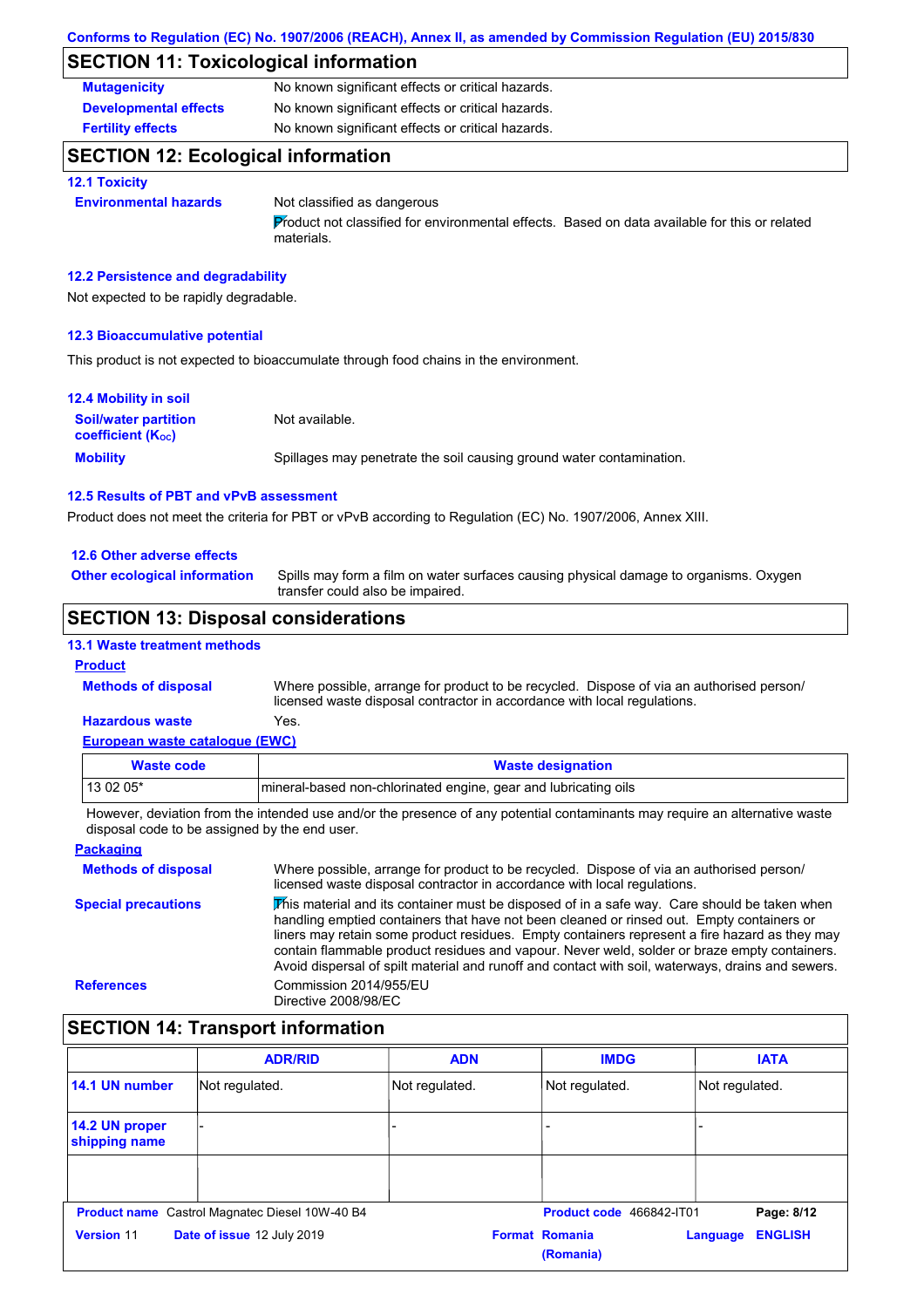## **SECTION 14: Transport information**

| 14.3 Transport<br>hazard class(es)      |     |     |     |     |
|-----------------------------------------|-----|-----|-----|-----|
|                                         |     |     |     |     |
| 14.4 Packing<br>group                   |     |     |     |     |
| 14.5<br><b>Environmental</b><br>hazards | No. | No. | No. | No. |
| <b>Additional</b><br>information        |     |     |     |     |

**14.6 Special precautions for user** Not available.

**14.7 Transport in bulk according to Annex II of Marpol and the IBC Code** Not available.

### **SECTION 15: Regulatory information**

**15.1 Safety, health and environmental regulations/legislation specific for the substance or mixture EU Regulation (EC) No. 1907/2006 (REACH) Annex XIV - List of substances subject to authorisation**

### **Annex XIV**

None of the components are listed.

**Substances of very high concern**

None of the components are listed.

#### **Other regulations**

**(TSCA 8b)**

**REACH Status** The company, as identified in Section 1, sells this product in the EU in compliance with the current requirements of REACH.

| <b>United States inventory</b> | All components are active or exempted. |
|--------------------------------|----------------------------------------|
|                                |                                        |

| <b>Australia inventory (AICS)</b>       | All components are listed or exempted. |
|-----------------------------------------|----------------------------------------|
| <b>Canada inventory</b>                 | All components are listed or exempted. |
| <b>China inventory (IECSC)</b>          | All components are listed or exempted. |
| <b>Japan inventory (ENCS)</b>           | All components are listed or exempted. |
| <b>Korea inventory (KECI)</b>           | All components are listed or exempted. |
| <b>Philippines inventory</b><br>(PICCS) | All components are listed or exempted. |
| <b>Taiwan Chemical</b>                  | All components are listed or exempted. |

All components are listed or exempted.

**(TCSI) Ozone depleting substances (1005/2009/EU)** Not listed.

**Prior Informed Consent (PIC) (649/2012/EU)** Not listed.

### **Seveso Directive**

**Substances Inventory** 

This product is not controlled under the Seveso Directive.

#### **15.2 Chemical safety assessment**

A Chemical Safety Assessment has been carried out for one or more of the substances within this mixture. A Chemical Safety Assessment has not been carried out for the mixture itself.

|                   | <b>Product name</b> Castrol Magnatec Diesel 10W-40 B4 |
|-------------------|-------------------------------------------------------|
| <b>Version 11</b> | Date of issue 12 July 2019                            |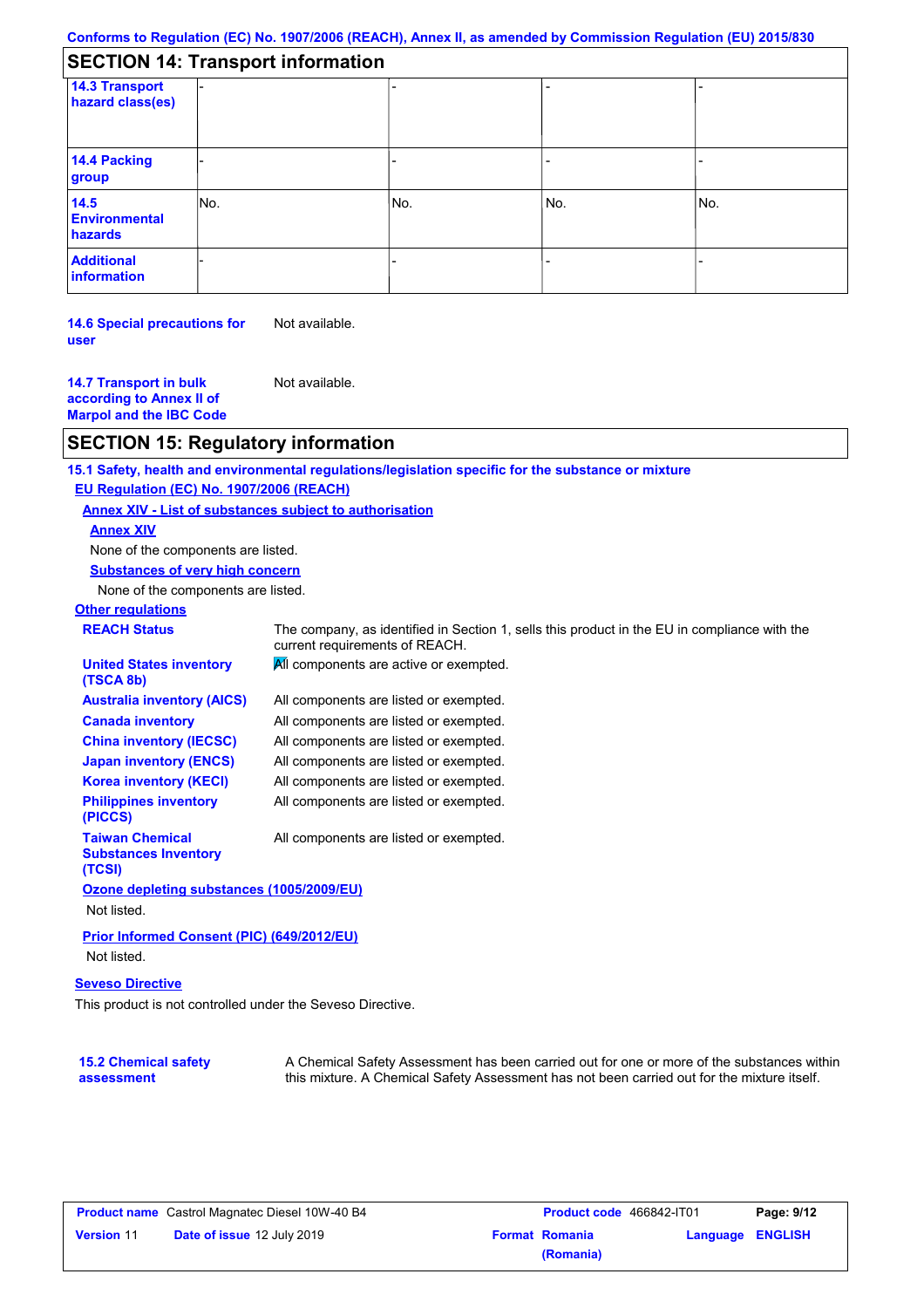## **SECTION 16: Other information**

| <b>Abbreviations and acronyms</b> | ADN = European Provisions concerning the International Carriage of Dangerous Goods by                                                                  |
|-----------------------------------|--------------------------------------------------------------------------------------------------------------------------------------------------------|
|                                   | Inland Waterway<br>ADR = The European Agreement concerning the International Carriage of Dangerous Goods by                                            |
|                                   | Road                                                                                                                                                   |
|                                   | ATE = Acute Toxicity Estimate                                                                                                                          |
|                                   | BCF = Bioconcentration Factor                                                                                                                          |
|                                   | CAS = Chemical Abstracts Service                                                                                                                       |
|                                   | CLP = Classification, Labelling and Packaging Regulation [Regulation (EC) No. 1272/2008]                                                               |
|                                   | CSA = Chemical Safety Assessment                                                                                                                       |
|                                   | CSR = Chemical Safety Report                                                                                                                           |
|                                   | DMEL = Derived Minimal Effect Level                                                                                                                    |
|                                   | DNEL = Derived No Effect Level                                                                                                                         |
|                                   | EINECS = European Inventory of Existing Commercial chemical Substances                                                                                 |
|                                   | ES = Exposure Scenario                                                                                                                                 |
|                                   | EUH statement = CLP-specific Hazard statement                                                                                                          |
|                                   | EWC = European Waste Catalogue                                                                                                                         |
|                                   | GHS = Globally Harmonized System of Classification and Labelling of Chemicals                                                                          |
|                                   | IATA = International Air Transport Association                                                                                                         |
|                                   | IBC = Intermediate Bulk Container                                                                                                                      |
|                                   | IMDG = International Maritime Dangerous Goods                                                                                                          |
|                                   | LogPow = logarithm of the octanol/water partition coefficient<br>MARPOL = International Convention for the Prevention of Pollution From Ships, 1973 as |
|                                   | modified by the Protocol of 1978. ("Marpol" = marine pollution)                                                                                        |
|                                   | OECD = Organisation for Economic Co-operation and Development                                                                                          |
|                                   | PBT = Persistent, Bioaccumulative and Toxic                                                                                                            |
|                                   | PNEC = Predicted No Effect Concentration                                                                                                               |
|                                   | REACH = Registration, Evaluation, Authorisation and Restriction of Chemicals Regulation                                                                |
|                                   | [Regulation (EC) No. 1907/2006]                                                                                                                        |
|                                   | RID = The Regulations concerning the International Carriage of Dangerous Goods by Rail                                                                 |
|                                   | RRN = REACH Registration Number                                                                                                                        |
|                                   | SADT = Self-Accelerating Decomposition Temperature                                                                                                     |
|                                   | SVHC = Substances of Very High Concern                                                                                                                 |
|                                   | STOT-RE = Specific Target Organ Toxicity - Repeated Exposure                                                                                           |
|                                   | STOT-SE = Specific Target Organ Toxicity - Single Exposure                                                                                             |
|                                   | TWA = Time weighted average                                                                                                                            |
|                                   | UN = United Nations                                                                                                                                    |
|                                   | $UVCB = Complex\;hydrocarbon\; substance$                                                                                                              |
|                                   | VOC = Volatile Organic Compound                                                                                                                        |
|                                   | vPvB = Very Persistent and Very Bioaccumulative                                                                                                        |
|                                   | Varies = may contain one or more of the following $64741-88-4$ / RRN 01-2119488706-23,                                                                 |
|                                   | 64741-89-5 / RRN 01-2119487067-30, 64741-95-3 / RRN 01-2119487081-40, 64741-96-4/ RRN                                                                  |
|                                   | 01-2119483621-38, 64742-01-4 / RRN 01-2119488707-21, 64742-44-5 / RRN                                                                                  |
|                                   | 01-2119985177-24, 64742-45-6, 64742-52-5 / RRN 01-2119467170-45, 64742-53-6 / RRN                                                                      |
|                                   | 01-2119480375-34, 64742-54-7 / RRN 01-2119484627-25, 64742-55-8 / RRN                                                                                  |
|                                   | 01-2119487077-29, 64742-56-9 / RRN 01-2119480132-48, 64742-57-0 / RRN                                                                                  |
|                                   | 01-2119489287-22, 64742-58-1, 64742-62-7 / RRN 01-2119480472-38, 64742-63-8,                                                                           |
|                                   | 64742-65-0 / RRN 01-2119471299-27, 64742-70-7 / RRN 01-2119487080-42, 72623-85-9 /                                                                     |
|                                   | RRN 01-2119555262-43, 72623-86-0 / RRN 01-2119474878-16, 72623-87-1 / RRN                                                                              |
|                                   | 01-2119474889-13                                                                                                                                       |

**Procedure used to derive the classification according to Regulation (EC) No. 1272/2008 [CLP/GHS]**

| <b>Classification</b>                                   |                                                                                                                                                 | <b>Justification</b>                                                                                                                        |
|---------------------------------------------------------|-------------------------------------------------------------------------------------------------------------------------------------------------|---------------------------------------------------------------------------------------------------------------------------------------------|
| <b>Not classified.</b>                                  |                                                                                                                                                 |                                                                                                                                             |
| <b>Full text of abbreviated H</b><br><b>statements</b>  | $\overline{113}15$<br>Causes skin irritation.<br>H318<br>Causes serious eye damage.<br>H411<br>Toxic to aguatic life with long lasting effects. |                                                                                                                                             |
| <b>Full text of classifications</b><br><b>[CLP/GHS]</b> | <b>Aguatic Chronic 2, H411</b><br>Eye Dam. 1, H318<br>Skin Irrit. 2, H315                                                                       | LONG-TERM (CHRONIC) AQUATIC HAZARD - Category 2<br>SERIOUS EYE DAMAGE/EYE IRRITATION - Category 1<br>SKIN CORROSION/IRRITATION - Category 2 |
| <b>History</b>                                          |                                                                                                                                                 |                                                                                                                                             |
| Date of issue/Date of<br>revision                       | 12/07/2019.                                                                                                                                     |                                                                                                                                             |
| Date of previous issue                                  | 24/04/2019.                                                                                                                                     |                                                                                                                                             |
| <b>Prepared by</b>                                      | <b>Product Stewardship</b>                                                                                                                      |                                                                                                                                             |
|                                                         | $\nabla$ Indicates information that has changed from previously issued version.                                                                 |                                                                                                                                             |
| <b>Notice to reader</b>                                 |                                                                                                                                                 |                                                                                                                                             |

|                   | <b>Product name</b> Castrol Magnatec Diesel 10W-40 B4 | <b>Product code</b> 466842-IT01 |                         | Page: 10/12 |
|-------------------|-------------------------------------------------------|---------------------------------|-------------------------|-------------|
| <b>Version 11</b> | <b>Date of issue 12 July 2019</b>                     | <b>Format Romania</b>           | <b>Language ENGLISH</b> |             |
|                   |                                                       | (Romania)                       |                         |             |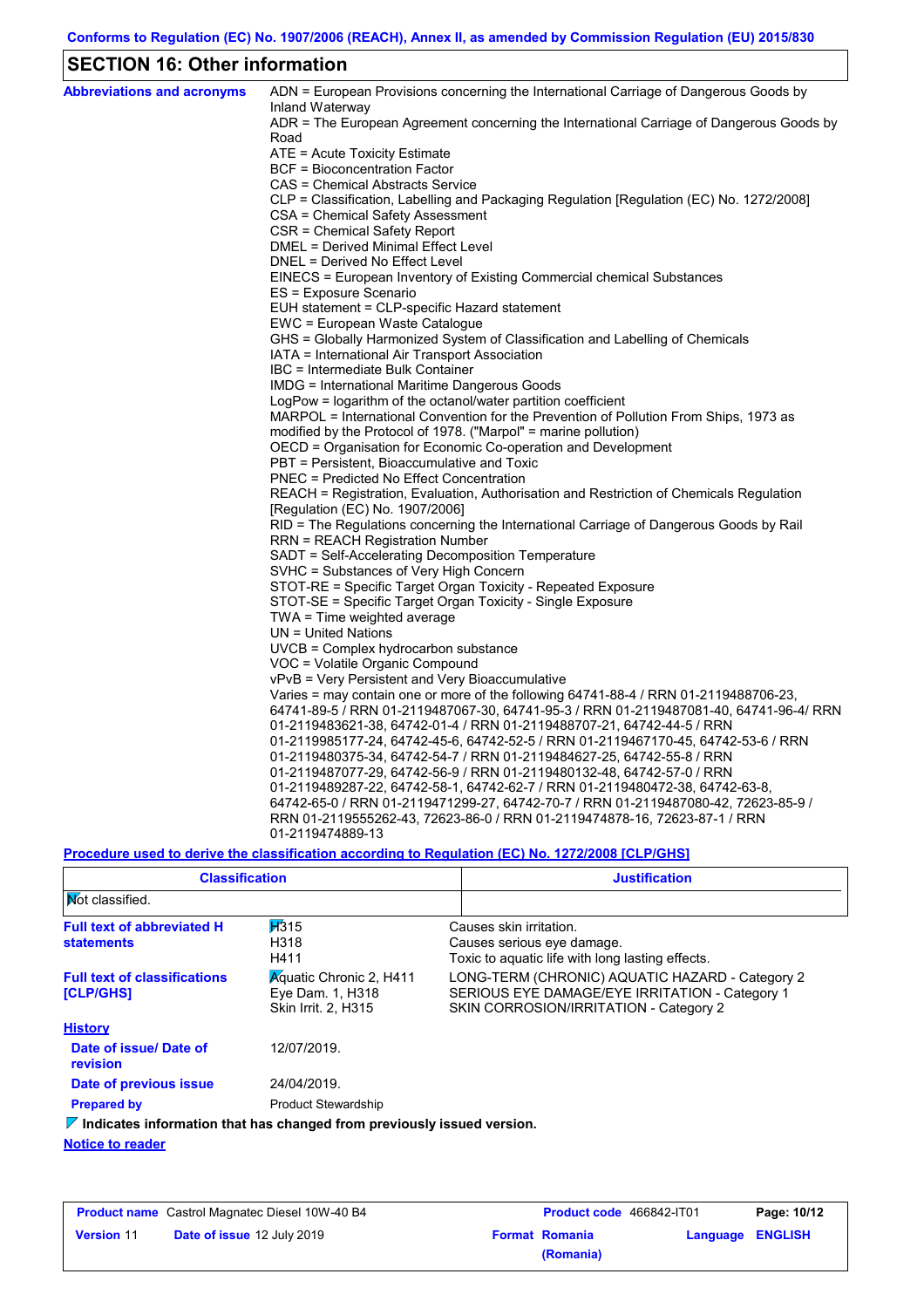## **SECTION 16: Other information**

All reasonably practicable steps have been taken to ensure this data sheet and the health, safety and environmental information contained in it is accurate as of the date specified below. No warranty or representation, express or implied is made as to the accuracy or completeness of the data and information in this data sheet.

The data and advice given apply when the product is sold for the stated application or applications. You should not use the product other than for the stated application or applications without seeking advice from BP Group.

It is the user's obligation to evaluate and use this product safely and to comply with all applicable laws and regulations. The BP Group shall not be responsible for any damage or injury resulting from use, other than the stated product use of the material, from any failure to adhere to recommendations, or from any hazards inherent in the nature of the material. Purchasers of the product for supply to a third party for use at work, have a duty to take all necessary steps to ensure that any person handling or using the product is provided with the information in this sheet. Employers have a duty to tell employees and others who may be affected of any hazards described in this sheet and of any precautions that should be taken. You can contact the BP Group to ensure that this document is the most current available. Alteration of this document is strictly prohibited.